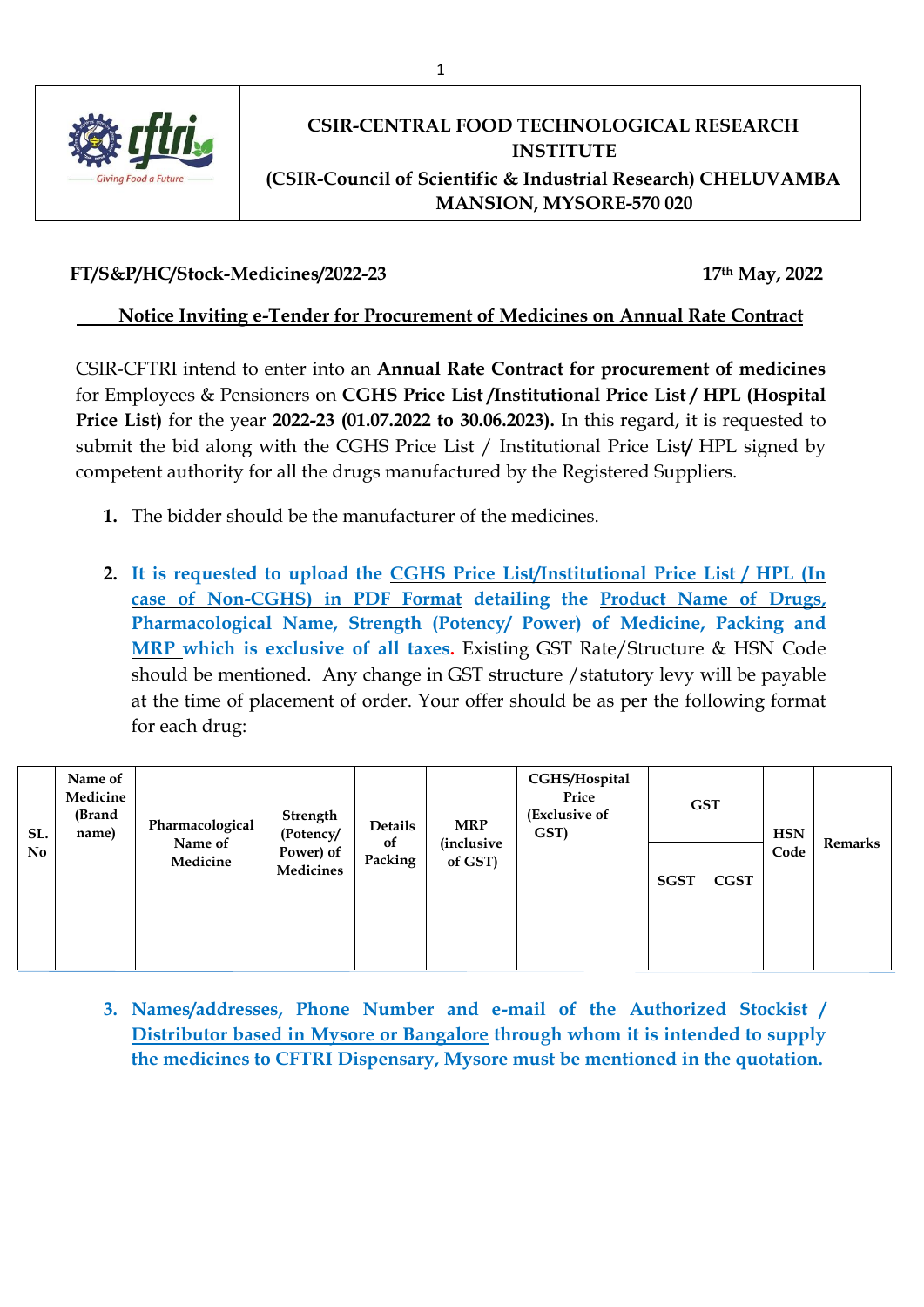### **4. Price:**

- **4.1** Bidders are requested to quote for CGHS Price List / Institutional Price List/ HPL (In case of Non- CGHS Price) with maximum discount as applicable to Hospitals / PSU's/ Govt. Institute as per enclosed **Price Schedule Form /BOQ\*\*** Please quote the **price on your Price List (Current Financial Year: 2022-2023 only).** Price list has to be submitted before tender opening , failing which your bid stands rejected.
- **Notice: \*\*** If Bidder is not able to upload the details in Price Schedule Form /BOQ as uploaded in e-tender, they may upload the **price in PDF format/ Excel format (as per Annexure-B) along with other tender documents**. In the event of any deviation/discrepancy due to any inconvenience in the provided BOQ Form, such deviation will be ignored and the price offered in PDF Format and uploaded by the bidder will be considered. **The BOQ is uploaded only to meet the technical requirements of this CPP Portal. The Price offered in PDF format of our NIeT Terms & Conditions will only be considered by CSIR CFTRI .**
	- **4.2** CSIR-CFTRI has been implementing an ERP solution. The Excel Sheet attached is part of the RATE CONTRACT to upload requirements of the One CSIR ERP. . Hence, the bidder should submit **soft and hard copy of the price list(Current financial year only)** before the tender opening as per format enclosed at  **Annexure -B** separately with all details without fail.
	- **4.3** In case any drug is brought under the DPC Act/Drug Price Control Order of the Government of India, the supplier should pass on the benefit to CSIR-CFTRI.
	- **5.** The bidder is requested to supply the medicines/drugs as per the terms & conditions of Purchase Order/s awarded by CSIR-CFTRI.
	- **6.** The expiry period of the supplied medicines/drugs should have the **minimum shelf life of 6 months**. Exchange of medicines before and after expiry date should be accepted.
	- **7.** The bidder must agree for immediate free replacement in case any discrepancy is found w.r.t quality, quantity & expiry period of the supplied medicines.
	- **8.** The bidder should submit valid documentary proof of drug license issued by Competent Authority, GST **Registration Number** and the details of Income tax registration (PAN).
	- **9.** Purchase Order/s executed on CGHS Price List/Institutional Price List/HPL to any other government institutions/organizations must be submitted/ uploaded along with your offer.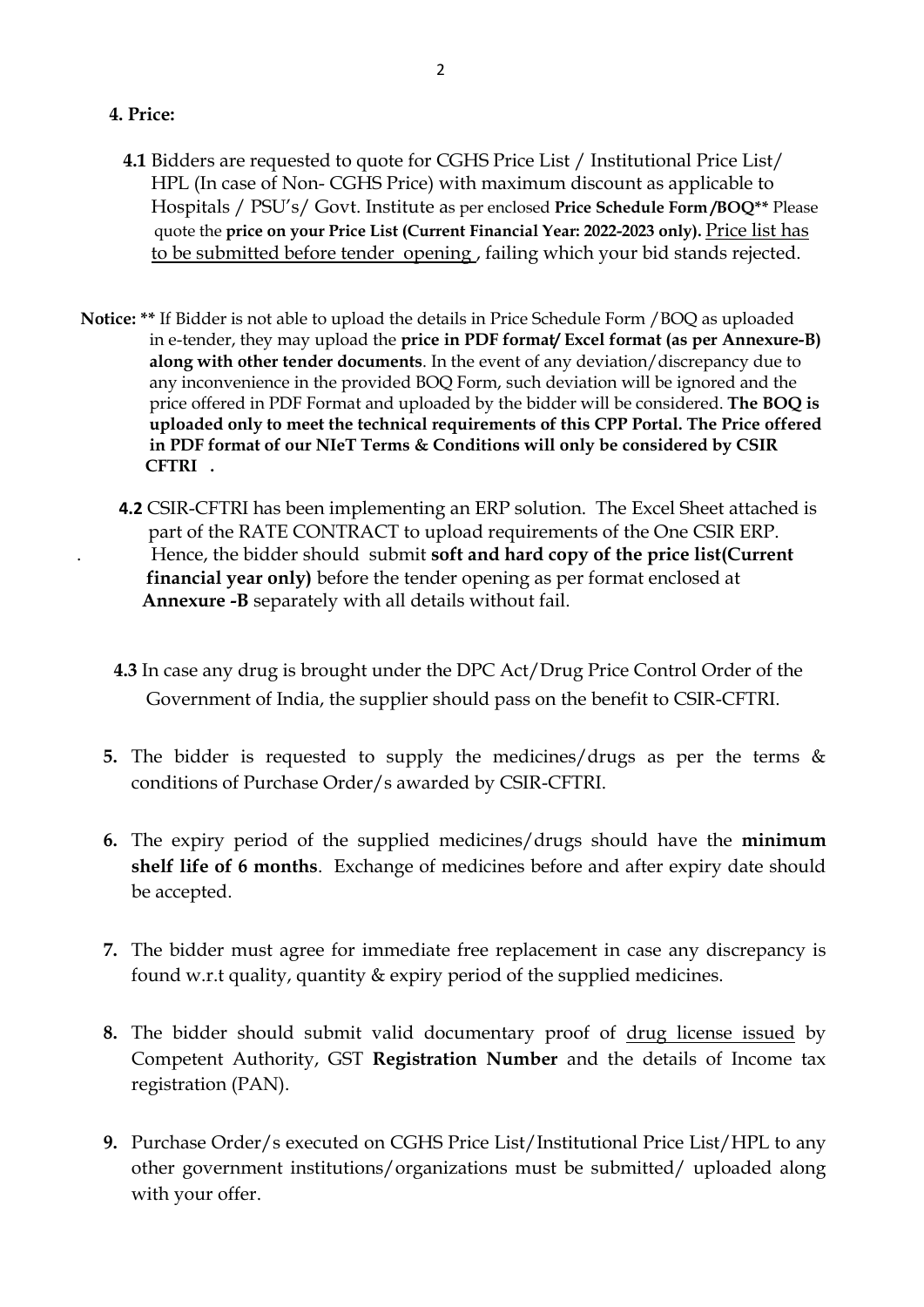CSIR-CFTRI will award Purchase Order/s to you/your authorized stockist/distributor as per **CGHS Price List/Institutional Price List/ HPL for the year 2022-23** on **01.07.2022 to 30.06.2023** the terms & conditions as detailed below:

- **1.** The Institute reserves the **right to place order on specific medicines for specific quantities** as and when required.
- **2.** The order should be executed **immediately or on or before 7(Seven) days of the placement of order** by you/your authorized stockist/distributor/s.

# **3. Payment**:

- **3.1** The medicines/drugs should be supplied on credit basis and the bills/invoices for the supplied medicines/drugs will be processed and the payment will be made through electronic payment gateways **(RTGS/NEFT)**.
- **3.2** All payments due shall be made **within 30 days from the date of supply,** subject to inspection and acceptance of items against the submission of pre-receipted bill/ invoice in triplicate copies which should be duly stamped, sealed & signed by the authorised person. **The firm is expected to furnish the details of their Bank Account, IFSC code GSTIN & PAN Nos., etc in order to enable CSIR-CFTRI, MYSORE to make payments through NEFT / RTGS. The above referred epayment details is mandatory to be printed on the Invoice/Bill.**

# **4. Fall Clause:**

- **4.1** The price to be quoted by the Bidder under the Annual Rate Contract should in no event exceed the lowest price at which the Bidder sells the Drugs of identical description and terms & conditions to any other Organization/Hospital during the currency of CFTRI's Annual Rate contract. If ARC holder reduces its price or sells or even offers to sell the same item/s during the currency of the Rate Contract, price will be automatically reduced with immediate effect from that date for all the subsequent supplies under the ARC.
- **4.2 An undertaking is required to be given, stating that the rates offered for drugs of identical description and Terms & Conditions by the bidder/s are not more than the rates offered to any other Government Agencies/Institutions/Hospitals and the discount offered is not less than discount offered to any other Government Agencies/Institutions/Hospitals. In case any such discrepancy is noticed, the bidder shall refund the amount to CFTRI and also the Annual Rate Contract is liable to be cancelled.**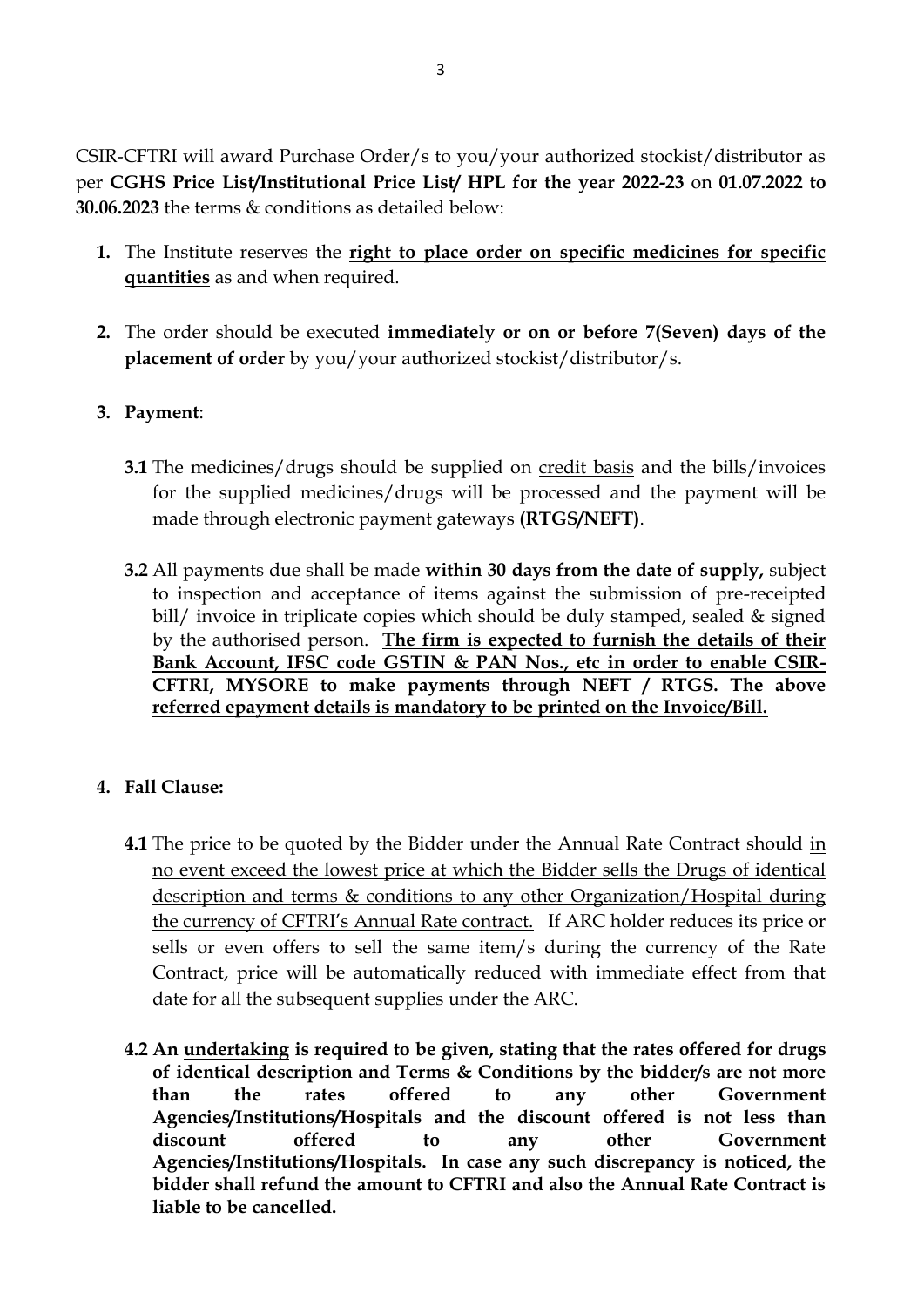- **5. Delivery**: The ordered item should be executed preferably within **7 days** of the placement of the order. For supply of specialized medicines/ special prices, the manufacturers are requested to confirm their delivery period for supply of medicines as per Tender/ Purchase Order.
- **6.** The items are required to be supplied to CFTRI Health Centre at **no extra cost** as per the delivery terms of ARC. Items supplied beyond the delivery period will attract imposition of **LD (Liquidated Damage) Clause** as per the procedure i.e., the LD, a sum equivalent to 0.5 (Half) per cent of the prices of any portion of stores delivered late for each week or part thereof of delay. The total Liquidated damages shall not exceed 10 (Ten) per cent of the value of delayed supply.

#### **7. Code of integrity for Public Procurement**:

- **7.1** The Purchaser as well as bidders, suppliers, contractors and consultants should observe the highest standard of ethics and should not indulge in the following prohibited practices, either directly or indirectly, at any stage during the procurement process or during execution of resultant contracts.
- **7.2** "Corrupt practice": making offers, solicitation or acceptance of bribe, rewards or gifts or any material benefit, in exchange for an unfair advantage in the procurement process or to otherwise influence the procurement process or contract execution.
- **7.3** "Fraudulent practice": any omission or misrepresentation that may mislead or attempt to mislead so that financial or other benefits may be obtained or an obligation avoided. Thisincludes making false declaration or providing false information for participation in a tender process or to secure a contract or in execution of the contract;
	- **(a)** Competitive arrangement, or any other practice coming under the purview of the Competition Act, 2002, between two or more bidders, with or without the knowledge of the purchaser, that may impair the transparency, fairness and the progress of the procurement process or to establish bid prices at artificial, non-competitive levels.
	- **(b)** "Coercive practice": harming or threatening to harm, persons or their property to influence their participation in the procurement process or affect the execution of a contract.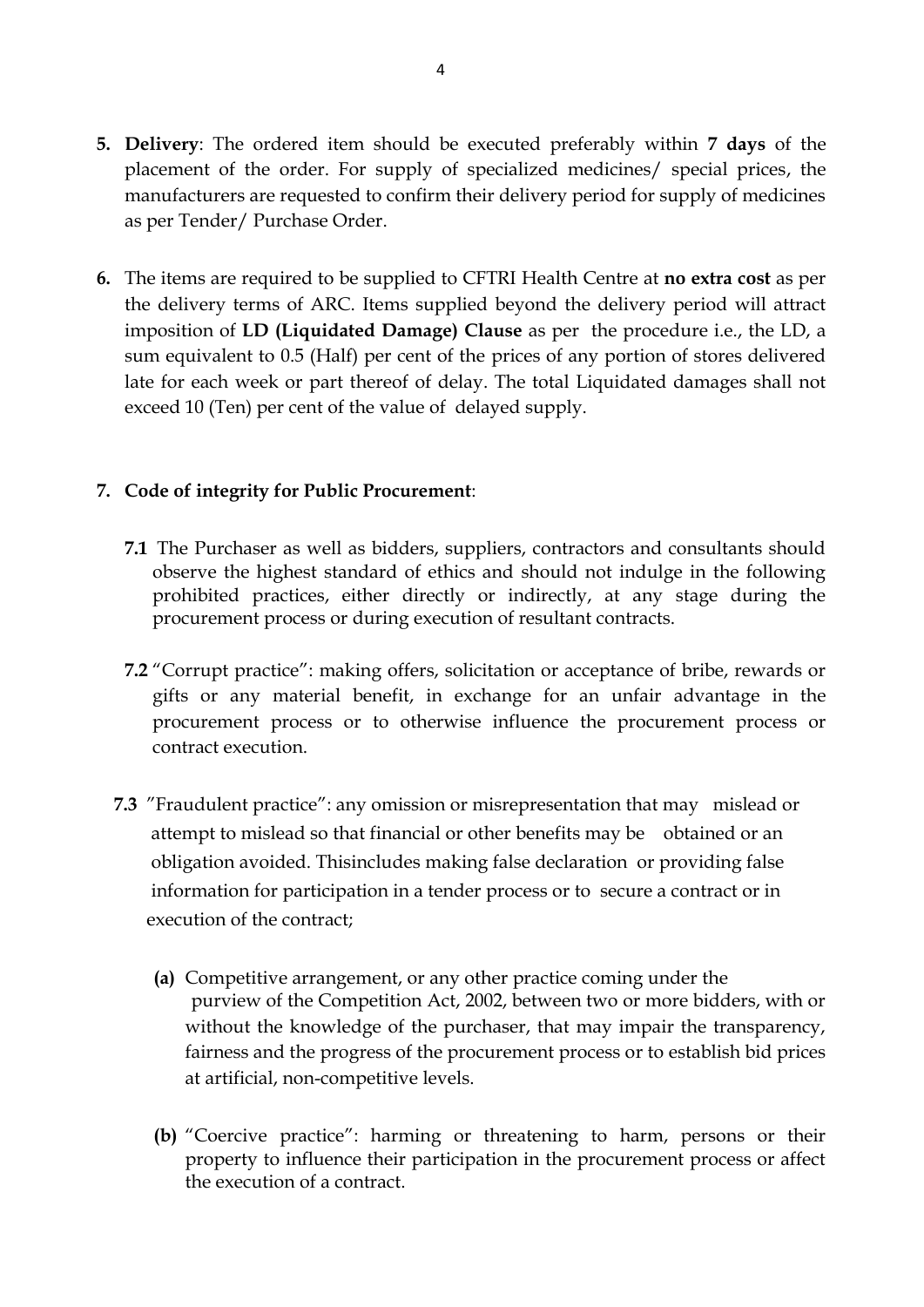- **(c)** "Conflict of interest": participation by a bidding firm or any of its affiliates that are either involved in the consultancy contract to which this procurement is linked; or if they are part of more than one bid in the procurement; or if the bidding firm or their personnel have relationships or financial or business transactions with any official of purchaser who are directly or indirectly related to tender or execution process of contract; or improper use of information obtained by the (prospective) bidder from the purchaser with an intent to gain unfair advantage in the procurement process or for personal gain; and
- 7**.4** "Obstructive practice": materially impede the purchaser's investigation into allegations of one or more of the above mentioned prohibited practices either by deliberately destroying, falsifying, altering; or by concealing of evidence material to the investigation; or by making false statements to investigators and/or by threatening, harassing or intimidating any party to prevent it from disclosing its knowledge of matters relevant to the investigation or from pursuing the investigation; or by impeding the purchaser's Entity's rights of audit or access to information.

#### **8. Arbitration Clause:**

- **8.1** . The Purchaser and the supplier shall make every effort to resolve amicably by direct informal negotiation in case any disagreement or dispute arising between them in connection with the Rate Contract.
- **8.2** If after twenty one (21) days, the parties have failed to resolve their dispute or difference by such mutual consultation, then either the Purchaser or the Supplier may give notice to the other party of its intention to commence arbitration, as hereinafter provided, as to the matter in dispute, and no arbitration in respect of this matter may be commenced unless such notice is given. Any dispute or difference in respect of which a notice of intention to commence arbitration has been given in accordance with this Clause shall be finally settled by arbitration. Arbitration may be commenced prior to or after delivery of the Goods under the Contract.
- **8.3** . In case of dispute or difference arising between the Purchaser and a Supplier relating to any matter arising out of or connected with this agreement, such disputes or difference shall be settled in accordance with the **Arbitration and Conciliation Act, 1996**. The dispute shall be referred to the **Director General, Council of Scientific and Industrial Research** and if he is unable or unwilling to act, some other person will be appointed by him to act as arbitrator to the sole arbitration. The **award of the arbitrator** so appointed shall be final, conclusive and binding on all parties to this contract/ subsequent orders based on contract.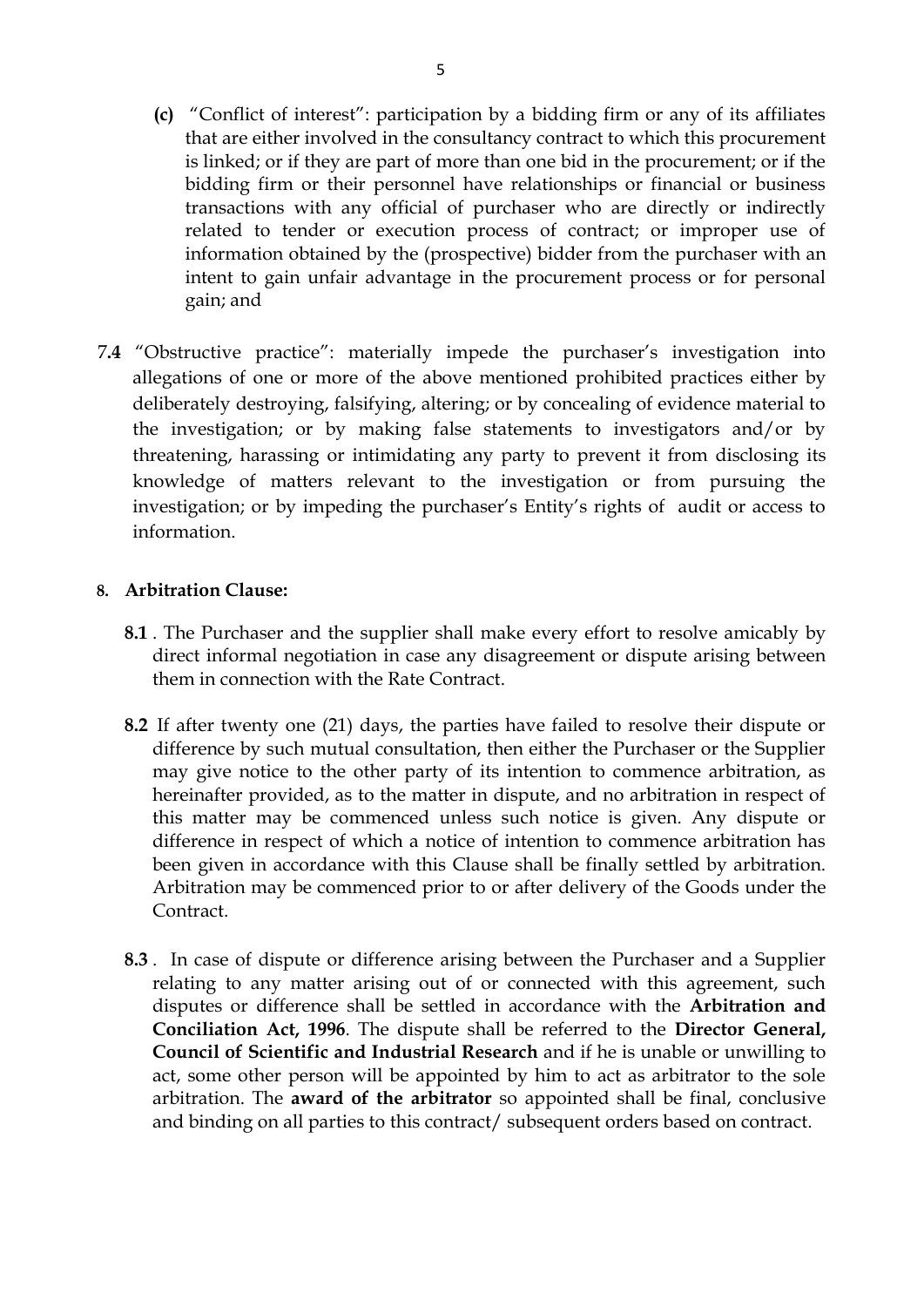- **9.** Notwithstanding any reference to arbitration herein,
- **a.** The parties shall continue to perform their respective obligations under the Contract unless they otherwise agree; and
- **b.** The purchaser shall pay the supplier any monies due for the supplier.
- **10.** The contract can be terminated by either party by giving one month's notice in advance.
- **11.** The contract can be terminated by the Director, CSIR-CFTRI at any time for unsatisfactory service.
- **12.** The Parallel Contract also can be considered at the discretion of CSIR-CFTRI.
- **13.** The CSIR terms of supply as amended from time to time is applicable.
- **14.** The Director, CSIR-CFTRI reserves the right to reject any or all of the offers received without assigning any reason thereof.
- **15.** All disputes subject to Mysore jurisdiction only.
- **16.** Bidders are requested to refer CSIR-CFTRI website [www.cftri.res.in](http://www.cftri.res.in/) for Other **General tender's Terms & condition** which are also an intergral part of this tender. [Path: Home Page Tenders Standard Tender Document (Scrolling Text)

Your offer confirming to the above terms  $\&$  conditions shall be uploaded on [www.etenders.gov.in.](http://www.etenders.gov.in/) 

**Stores & Purchase Officer CSIR-CFTRI, Cheluvamba Mansion, K .R .S. Road, Mysore-570020 Telefax : 0821-2515440 Ph:0821- 2515440/2515447 e-mail : cosp@cftri.res.in/sosp@cftri.res.in**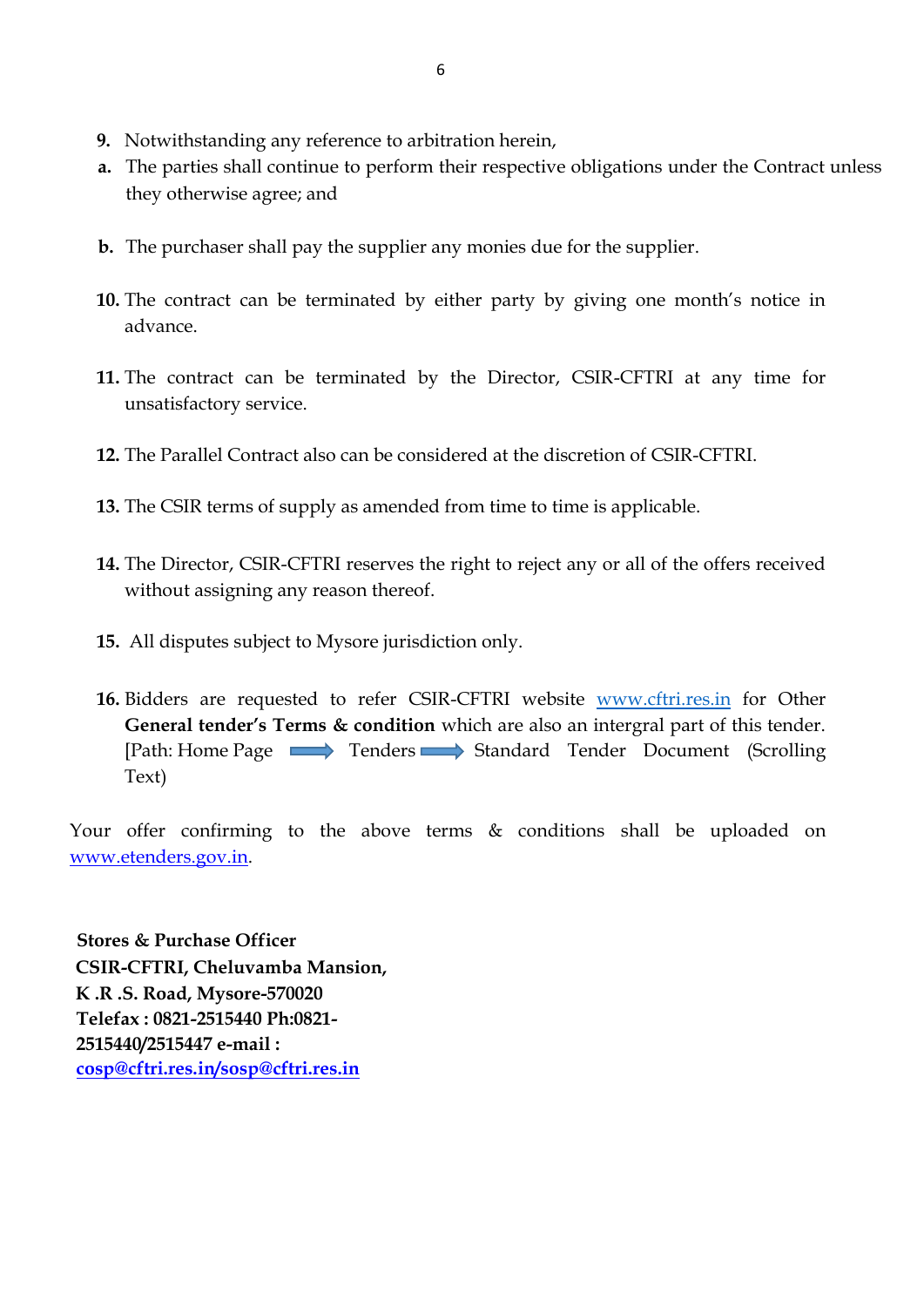# **CRITICAL DATE SHEET**

# **CRITICAL DATE SHEET:**

## **A3/S&P/ARC/2022-2023**

| <b>Sl. No.</b>          | <b>Stage</b>                                | Date & Time            |
|-------------------------|---------------------------------------------|------------------------|
| 1                       | Publish Date & Time                         | 17/05/2022 @ 02.00p.m. |
| $\overline{2}$          | Document Download Start Date & Time         | 17/05/2022 @ 02.00p.m. |
| 3                       | <b>Bid submission Start Date &amp; Time</b> | 23/05/2022 @ 2.30p.m.  |
| $\overline{\mathbf{4}}$ | Bid submission End Date & Time              | 07/06/2022 @ 2.00p.m.  |
| 5                       | <b>Bid Opening Date &amp; Time</b>          | 08/06/2022 @ 2.30p.m.  |
|                         |                                             |                        |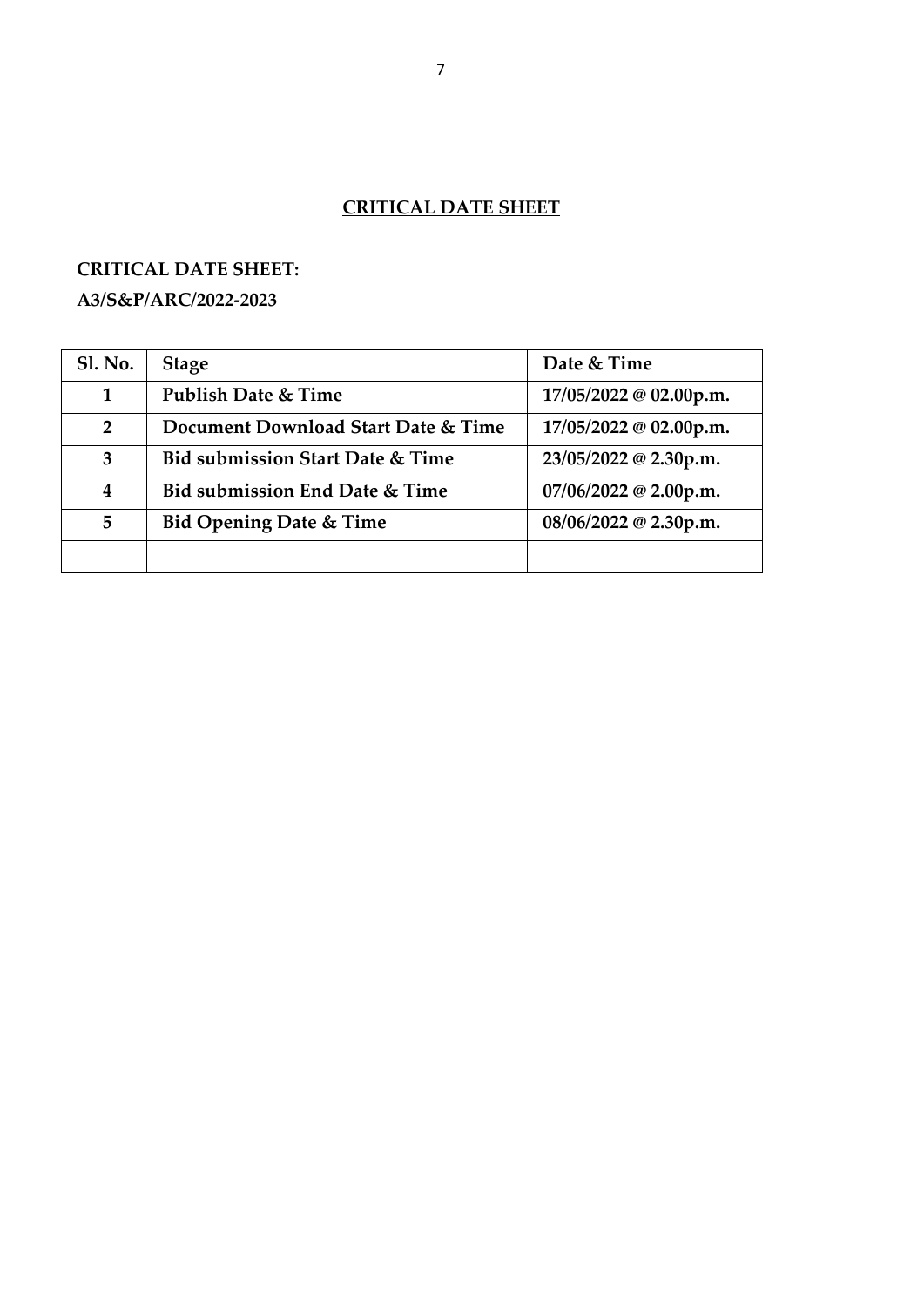#### **Price list under Excel Format**

|        | $\mathcal{D}$ | 3           | 4         | 5           | 6    | 7         | 8    | 9        | 10   | 11   | 12         |
|--------|---------------|-------------|-----------|-------------|------|-----------|------|----------|------|------|------------|
| Sl.No. | Item          | Item        | Catalogue | Item        | Item |           | Rate | Discount | Tax1 | Tax2 | <b>HSN</b> |
|        | Category      | Subcategory | No.       | Description | type | Item Unit |      |          |      |      | Code       |
|        |               |             |           |             |      |           |      |          |      |      |            |
|        |               |             |           |             |      |           |      |          |      |      |            |
|        |               |             |           |             |      |           |      |          |      |      |            |
|        |               |             |           |             |      |           |      |          |      |      |            |
|        |               |             |           |             |      |           |      |          |      |      |            |
|        |               |             |           |             |      |           |      |          |      |      |            |

Note:

- 1. There should no blank rows at all.
- 2. In column 8 rates should be quoted in xxxx.xx format only. No comma's or special characters should be used.
- 3. In column 5 i.e. item description should not contain apostrophe
- 4. All 12 (Twelve) fields must be intact. Where value is nill indicate (Zero) nill.
- 5. Column 9, 10 & 11 Discount/ GST as percentage (numerical only)
- **Important: The Price list has to be submitted separately (both in Excel format & PDF) for each category & brand and the CD/DVD should be labeled accordingly with Name of the Principal (Manufacturer) on the label.**